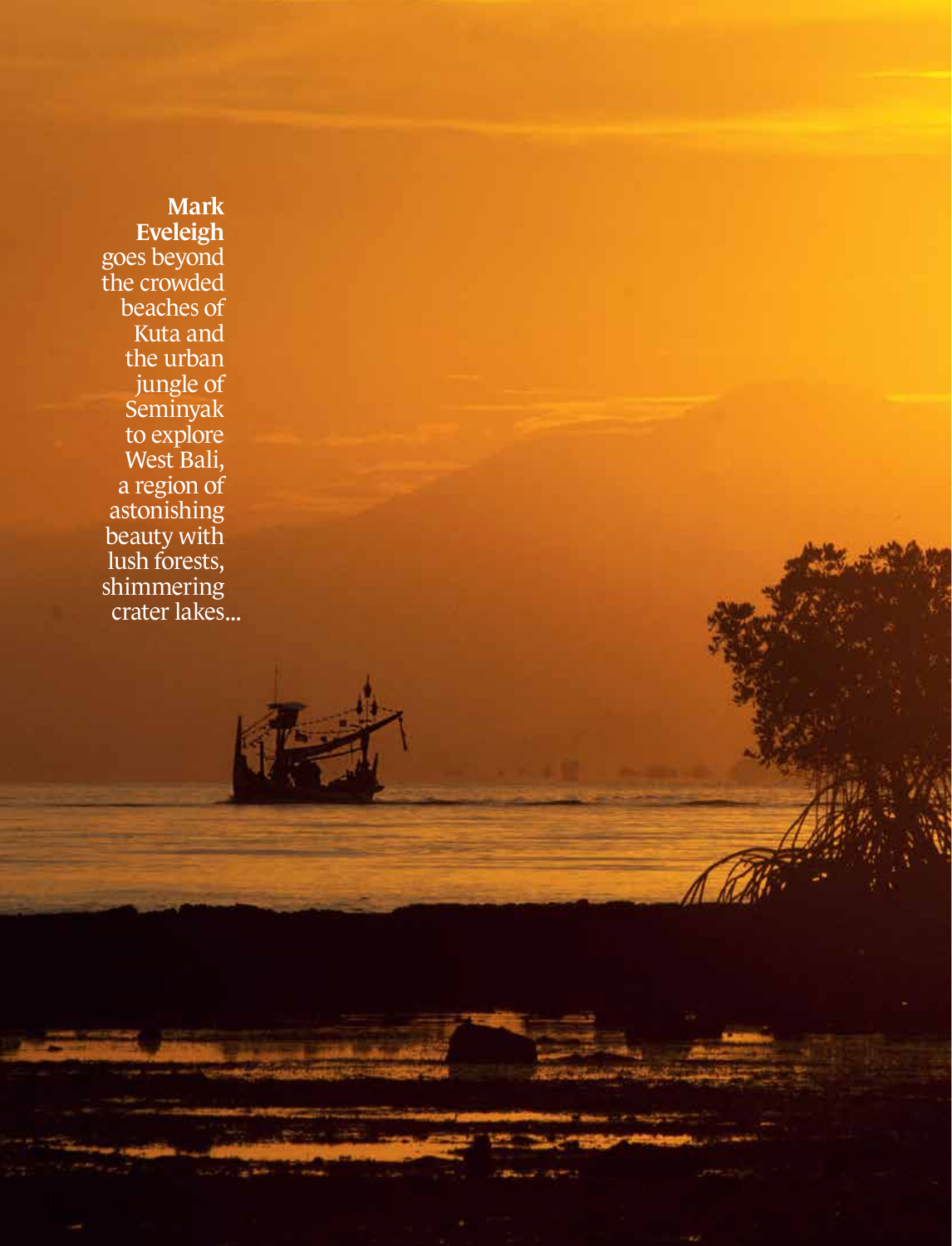... and barely a tourist in sight.

## W | L D WEST<sup>T</sup>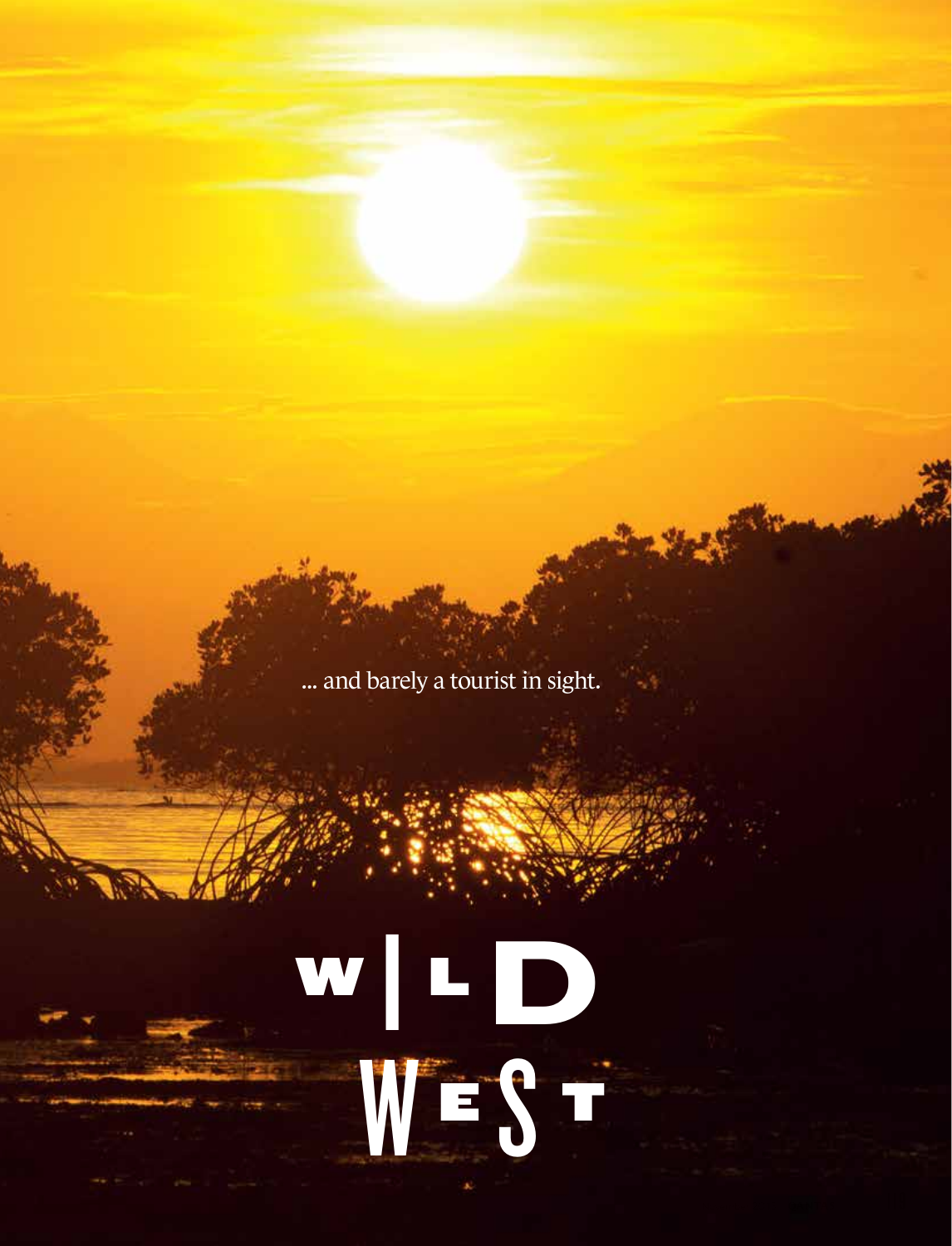I'm standing in a seaside rock pool at The Menjangan, a boutique resort nestled in the jungle on Bali's north-west coast, mesmerised by the faint hum of a Madurese fishing boat as it cruises towards the soaring volcanic peaks of Java. As the sun crests a rainforested mountain behind me, it turns the warm, clear water lapping at my feet into shards of burnished copper. Then, as the sound of the vessel fades, it's replaced from the depths of the jungle by the cackle of a kingfisher and the distant cough of a barking deer.



Steeply terraced rice paddy fields have tamed some of West Bali's impenetrable jungle

WHEN Indian Prime Minister Jawaharlal Nehru visited Bali in 1954, he described it as "the morning of the world". After the phrase was borrowed for the title of the 1971 surf epic *Morning of the Earth*, so many tourists came to chase the Bali dream that it became hard to imagine what Nehru even meant. But here on the remote north-western coast, just 140 kilometres from the crowds of Kuta Beach and three hours from the crammed yoga shalas of Ubud, I feel the equatorial sun on my face and finally understand.

In recent years, increasing numbers of European tourists have ventured west, yet this unspoilt corner remains virtually unknown to most Australians. It's on the drive north – alongside the brutal canyons and stepped paddy fields of the Ayung River valley and between the lush orchards of Bedugul where tropical fruit trees throw their shadows across unexpected terraces of strawberries – that Bali's shaky reputation as one of the world's most beautiful islands is restored. Rolling westwards along the high ridges of Munduk, crater lakes shimmer like sapphires in the cloud-forests. Finally, the road descends in tyre-squealing switchback curves towards the north-west coast. Tangled

paddy fields ramble up from the coastline in swirling patterns but inland you can see nothing except impenetrable jungle – much of it unexplored by outsiders.

Wilderness guide Putu Suardika has spent six years exploring the forests around The Menjangan. "I grew up in a village just around the bay," he says, "and I've been fascinated by the birds for about as long as I can remember. Most visitors come with one sighting in mind, of course... everybody wants to see Bali starlings."

Also known as the Bali mynah, the island's own bird of paradise is on the verge of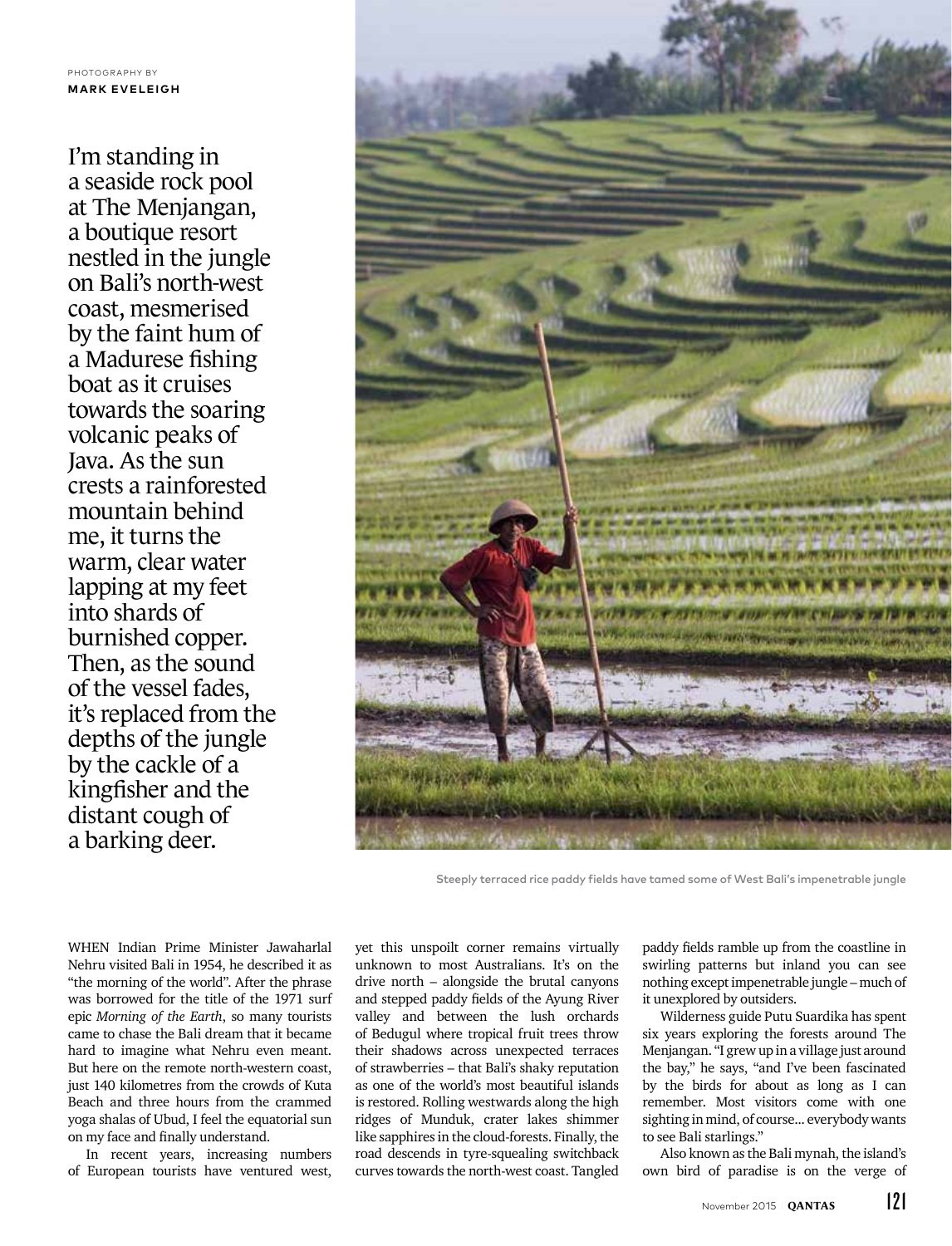









(Clockwise from top) Guests explore The Menjangan; the rare Bali starling; a priest en route to a jungle temple; wilderness guide Putu Suardika (far right) leads a birdwatching excursion in the forest around the resort; hanging lobster claw

extinction. With West Bali its only natural habitat, a small flock still exists at a heavily protected ranger station farther around the peninsula at Teluk Brumbun. The Menjangan has set up a successful breeding program to create a safe haven for the birds and there are now 10 Bali starlings flying wild in the forests near the resort. As Suardika leads us through the crackling dry-season undergrowth, we catch sight of two of them with their glossy white plumage and startling flash of blue eyeliner.

"They might be beautiful but these birds are just so stupid," whispers our guide. "They lay their nests in holes in the trees where it is easy for predators – pythons and civets – to get the babies. Or they occupy nests made by other birds. Sometimes the nests are so old that they just fall out of the trees." A shrug of the shoulders seems to emphasise his frustration that the starlings aren't doing a little more to help themselves.

EARLY next morning, a boatman takes us to uninhabited Menjangan Island, West Bali's premier tourist drawcard. Several hundred people come here each day to dive or snorkel a marine reef teeming with kaleidoscopic schools of fish. White- and black-tipped reef sharks and manta rays cruise the deeper waters off the coral wall. Some experienced divers say the experience is equal to the Maldives and Fiji.

"We get wild sharks in the cold season, too," says our guide as the boat putters around the headland where a glittering temple stands. I trade glances with a group of South African snorkellers as we try to imagine what constitutes "wild" and "cold" here in tropical Bali. Then I realise he's referring to the whale sharks that visit around May when the water temperature drops to a balmy 19ºC.

While Bali is known for its unique Hindu traditions, the "Island of the Gods" nickname takes on more meaning in the far west, the most culturally diverse part of the island. There is a large Muslim population, thanks to Javanese migrants, the Hindu communities are even more vibrantly traditional and there are Buddhist temples and devout Christian settlements that date back to colonial times.

We take the road towards the southern coast and detour before Negara city to visit Palasari, Bali's only Catholic village, where the Sacred Heart of Jesus Church rises with an unexpectedly regal façade against the steaming jungle backdrop. "We have about 1300 Catholics in the village," says the local priest, Padre Adi Harun, proudly, "and each Sunday at Mass we receive between 700 and 800."

Sunday mornings near the paddy fields around Negara are less serene as gaudily painted, buffalo-drawn chariots career